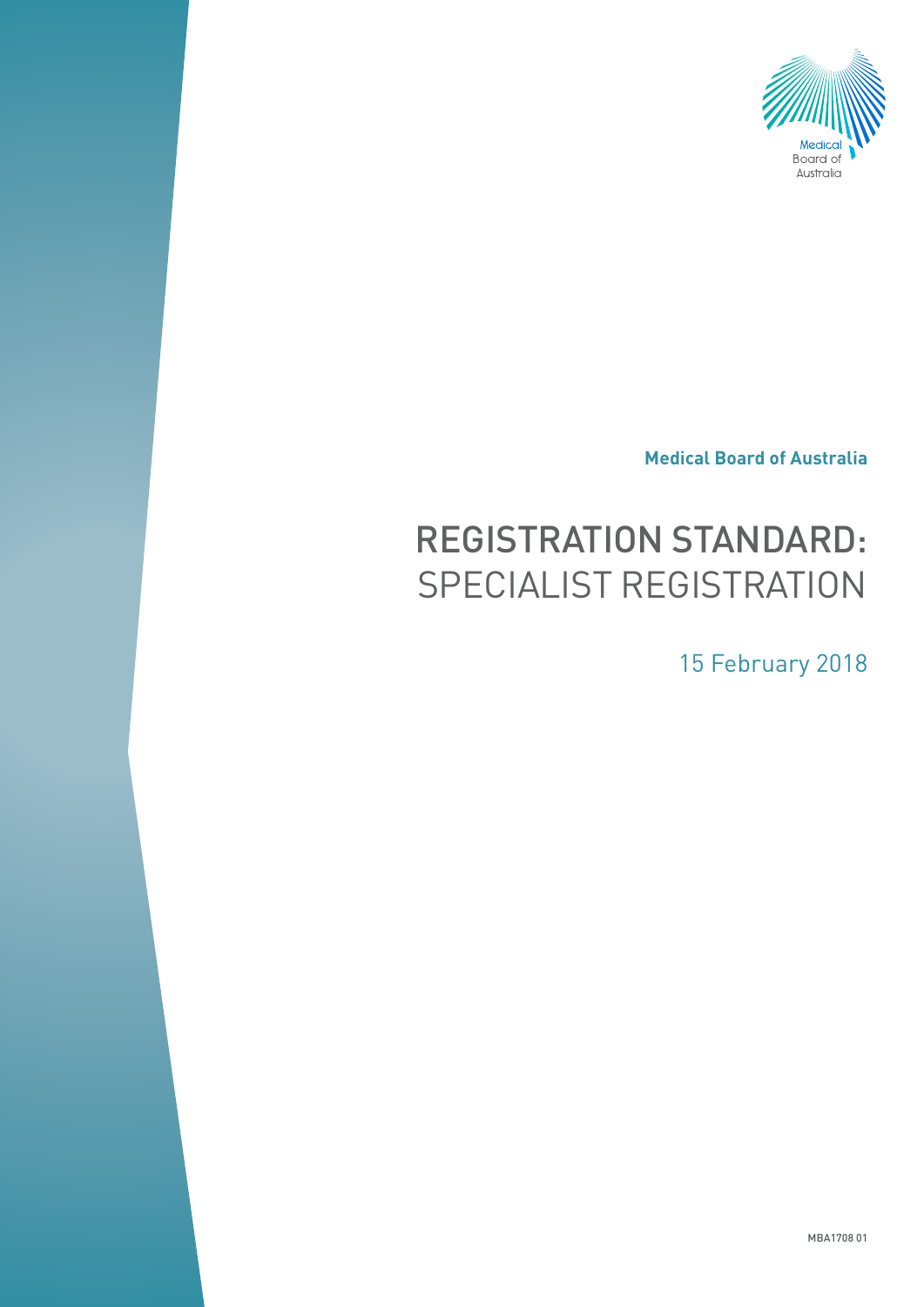

### **Summary**

This registration standard sets out the requirements of the Medical Board of Australia (the Board) for an application for, and renewal of, specialist registration.

### **Background**

Under section 13 of the Health Practitioner Regulation National Law, as in force in each state and territory (the National Law) the Australian Health Workforce Ministerial Council (Ministerial Council) decides whether specialist recognition applies to a health profession on the recommendation from a National Board established for the profession.

Specialist registration applies to the medical profession.

Specialist registration can only be granted in a specialty that has been approved by the Ministerial Council. The Ministerial Council has approved a list of specialties, fields of specialty practice and specialist titles for the medical profession. The approved list is published on the Board's website.

Under the National Law, practitioners with specialist registration can use the protected title associated with their specialist registration in a recognised specialty or field of specialty practice. It is a breach of the National Law for practitioners to use a protected specialist title if they do not have specialist registration in the relevant specialty.

The Board and the Australian Health Practitioner Regulation Agency (AHPRA) maintain and publish an online *Specialists register* that contains the names and registration status of medical practitioners who are registered as specialists. Medical practitioners who have more than one specialist qualification may have specialist registration in more than one specialty and this is reflected on the register.

The specialist medical colleges accredited by the Australian Medical Council (the AMC) are currently the education providers for specialist training for the purposes of specialist registration. They also conduct the assessment and/or examination of specialist international medical graduates (IMGs) who are seeking to qualify for specialist registration in Australia. This assessment process for specialist IMGs is currently known as the specialist pathway - specialist recognition.

### **Does this standard apply to me?**

This standard applies to individuals who apply for specialist registration, or who apply to renew their specialist registration.

### **Qualifications for specialist registration**

Under section 58 of the National Law, you are qualified for specialist registration, if you:

- 1. hold an approved qualification for the specialty. A list of approved qualifications for specialist registration is published on the Board's website at [www.medicalboard.gov.au](http://www.medicalboard.gov.au)
- 2. hold another qualification the Board considers to be substantially equivalent, or based on similar competencies to an approved qualification for the specialty
- 3. hold a qualification relevant to a recognised specialty that is not approved by the Board and you have successfully completed an examination or other assessment required by the Board for the purpose of registration in the specialty. The accredited specialist medical colleges currently conduct the assessment and/or examination of specialist IMGs, and
- 4. hold a qualification that qualified you for specialist registration (however described) under the National Law or the corresponding prior Act and you were previously registered under the National Law or the corresponding prior Act on the basis of holding that qualification for the specialty.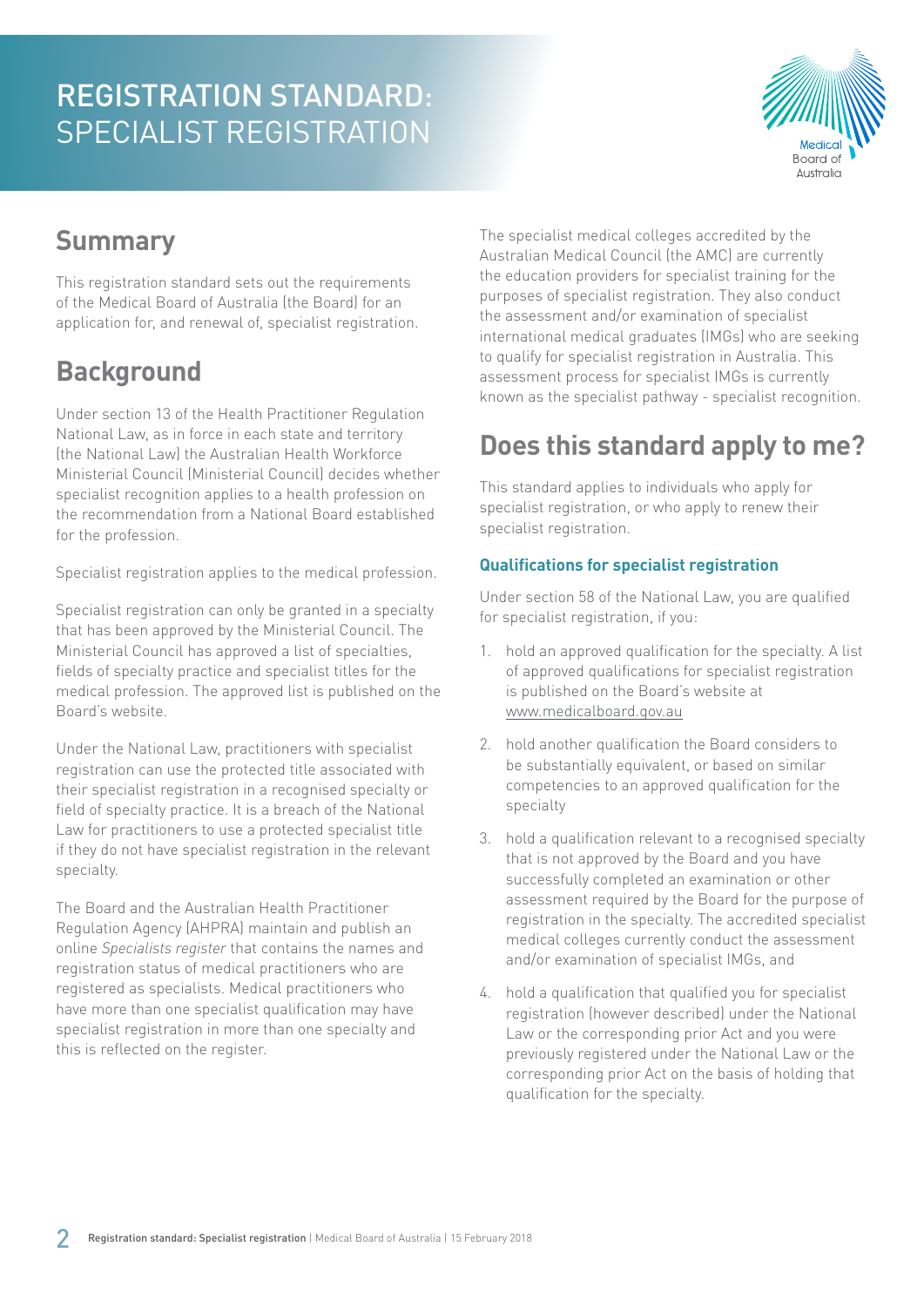

### **What must I do?**

#### **When you apply for specialist registration**

Applicants with current general registration and/or specialist registration in another specialty

You must provide evidence of:

- 1. being awarded an approved qualification for the specialty, or
- 2. holding a qualification relevant to a recognised specialty that is not approved by the Board and evidence you have successfully completed any examination and/or other assessment required by an accredited specialist medical college for the purpose of registration in the specialty, or
- 3. holding a qualification that qualified you for specialist registration (however described) and previous registration under the National Law or the corresponding prior Act on the basis of holding that qualification for the specialty.

#### Applicants who are not qualified for general registration

You must:

- 1. meet the requirements in the Board's approved registration standards for:
	- a. English language skills
	- b. recency of practice
	- c. professional indemnity insurance, and
	- d. continuing professional development.
- 2. comply with the Board's and AHPRA's proof of identity requirements as published on the Board or AHPRA websites
- 3. satisfactorily complete a criminal history check in accordance with guidance issued from time to time by the Board or AHPRA
- 4. provide evidence that you have applied for, or have the results of, primary source verification of your medical qualifications from an authority(ies) approved by the Board
- 5. provide evidence of having been awarded a primary degree in medicine and surgery, after completing an approved course of study at a medical school listed in publications approved by the AMC and/or Board. An approved course of study means that you must be able to demonstrate that you have completed a medical curriculum leading to an entitlement to registration in the country issuing the degree to practise clinical medicine
- 6. provide evidence of successful completion of a medical internship or comparable. The Board may issue guidance on what defines a comparable medical internship
- 7. provide evidence of:
	- a. being awarded an approved qualification for the specialty, or
	- b. holding a qualification relevant to a recognised specialty that is not approved by the Board and evidence you have successfully completed any examination and/or other assessment required by an accredited specialist medical college for the purpose of registration in the specialty, or
	- c. holding a qualification that qualified you for specialist registration (however described) and previous registration under the National Law or the corresponding prior Act on the basis of holding that qualification for the specialty.
- 8. provide a curriculum vitae that meets the standard format that has been approved by the Board, and
- 9. provide evidence of your registration history. This includes arranging for the Board to receive certificates of good standing / registration status (or equivalent type of certificate) from each registration authority that you have been registered with in the previous 10 years. The certificates should be supplied, where possible, directly to the Board from the relevant registration authority.

#### All applicants

Documents submitted to support an application for specialist registration must comply with the requirements for certifying and translating documents as published on the Board or AHPRA websites.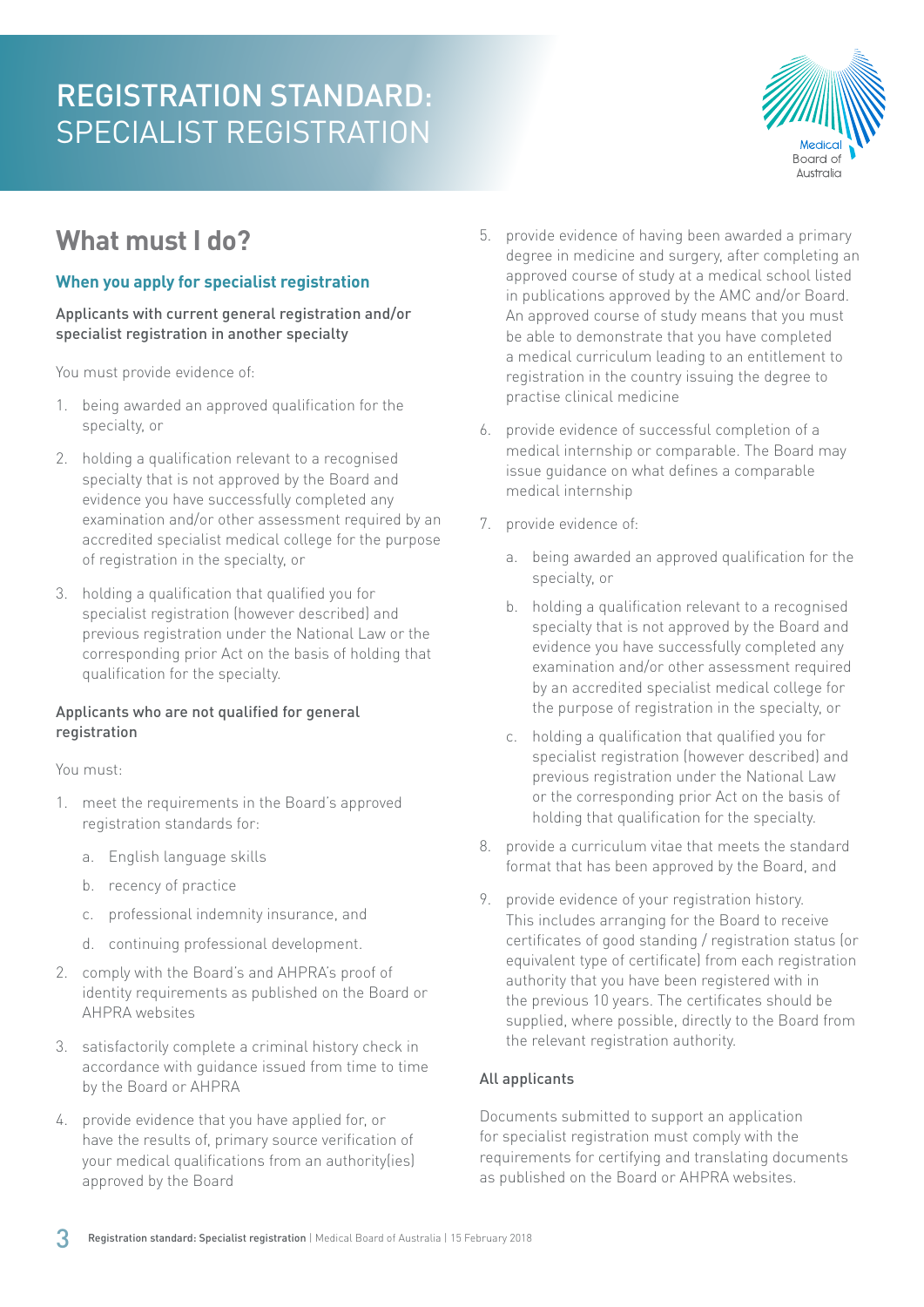

If you have previously been, or are currently registered in a health profession, in Australia under the National Scheme and have therefore provided information to a Board previously or your information is available to the Board through the AMC secure portal, some of the documentation requirements in this standard may be waived.

The Board may require you to provide any other information consistent with section 80 of the National Law to determine your eligibility and suitability for specialist registration.

#### **At renewal of specialist registration**

When you apply to renew your specialist registration, you must:

- 1. complete a renewal of registration application that includes the annual renewal statement in accordance with the provisions in the National Law, section 109, and
- 2. demonstrate compliance with any conditions or undertakings imposed on registration.

The Board may require further information, or may require you to undergo an investigation, examination or assessment consistent with section 110 of the National Law to determine whether to renew your registration.

### **Period of specialist registration**

The Board will initially grant specialist registration for the period until the following 30 September. Thereafter, annual renewal of specialist registration will be granted for 12 months, with an annual expiry date of 30 September.

### **More information**

#### **Assessment of specialist IMGs**

Under section 59 of the National Law, the Board has decided that any examination and/or assessment of a specialist IMG that is undertaken to assess the individual's ability to competently and safely practise in the specialty, will be conducted by the relevant specialist medical college that has been accredited by the AMC.

This assessment process is currently known as the specialist pathway - specialist recognition.

#### Specialist pathway – specialist recognition

IMGs with international specialist qualifications seeking to become eligible for specialist registration apply to the relevant specialist medical college for an assessment of their comparability to an Australian trained specialist in the same specialty. Specialist IMGs who are assessed under this pathway as 'partially comparable' or 'substantially comparable' are not qualified for specialist registration until the college confirms that they have successfully completed any additional requirements such as supervised training, assessments or examinations set by the college, to become eligible for specialist registration.

The Board has published guidelines on the specialist pathway – specialist recognition accessible at [www.medicalboard.gov.au.](http://www.medicalboard.gov.au)

#### **Australian and New Zealand medical graduates with international specialist qualifications**

Australian and New Zealand medical graduates with international specialist qualifications also apply to the relevant specialist medical college for an assessment of comparability to an Australian trained specialist in the same specialty. Australian and New Zealand medical graduates with international specialist qualifications are not qualified for specialist registration until the college confirms that they have successfully completed any additional requirements such as supervised training, assessments or examinations set by the college to become eligible for specialist registration.

The Board has published guidance on the assessment process for Australian and New Zealand medical graduates with international specialist qualifications accessible at [www.medicalboard.gov.au](http://www.medicalboard.gov.au).

#### **Relationship between specialist registration and specialist medical colleges**

The Board publishes a list of approved qualifications for specialist registration accessible at [www.medicalboard.](http://www.medicalboard.gov.au) [gov.au.](http://www.medicalboard.gov.au) Currently, the approved qualification for specialist registration is fellowship of the relevant AMC accredited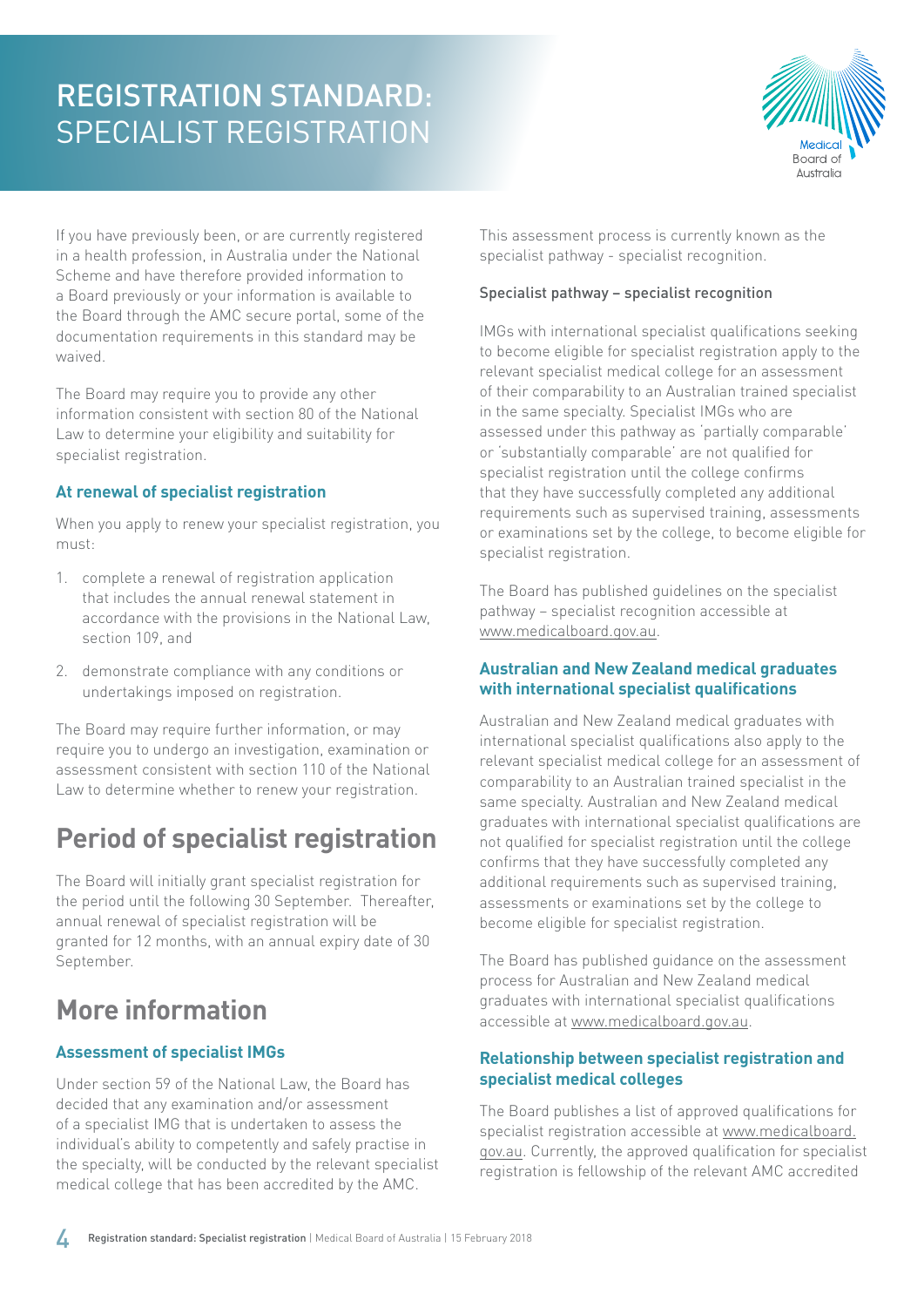

specialist medical college. Most medical practitioners with specialist registration will hold fellowship of an accredited college. However, the Board will accept for specialist registration confirmation that an applicant has been assessed by an accredited college and has successfully completed the college's requirements for an approved qualification, regardless of whether the medical practitioner accepts the offer of admission to fellowship of the college.

Medical practitioners on the *Specialists register* who have been awarded fellowship of a college are not required to maintain fellowship to remain on the *Specialists register*. However, specialist medical practitioners are required to comply with the Board's *Registration standard for continuing professional development* (CPD). The Board's standard requires specialist medical practitioners to meet the requirements for CPD set by the relevant specialist college for every specialty in which they hold specialist registration. There may be CPD activities undertaken that fulfill the CPD requirements of more than one college. Alternatively, specialist medical practitioners can choose a self-directed program of CPD only if the program meets the requirements for CPD set by the relevant college. For more information refer to the Board's registration standard for CPD accessible at [www.medicalboard.gov.au](http://www.medicalboard.gov.au).

There may be circumstances when a specialist medical college decides to revoke a medical practitioner's fellowship or membership of the college. This may be for one of a range of reasons, including because the practitioner is no longer considered to be suitable to be a fellow or member of the college or because of noncompliance with the college's CPD requirements.

The Board expects the specialist medical college to notify the Board in the interests of public safety, where a medical practitioner's fellowship or membership has been revoked because they are deemed not suitable, particularly if there are conduct, performance or impairment issues. The Board or the relevant coregulatory jurisdiction will assess the information and decide whether any regulatory action is required to protect the public.

The Board also encourages any specialist medical college to notify the Board if it has revoked a medical

practitioner's fellowship or membership for failing to comply with CPD requirements. The Board will assess whether the practitioner has complied with its registration standard for CPD and decide whether any regulatory action is required.

#### **Register of medical practitioners and Specialists register**

The names of medical practitioners with general and specialist registration are published on both the *Register of medical practitioners* and the *Specialists register*.

If you only hold specialist registration, your name is only recorded on the *Specialists register*. This means you must restrict your scope of practice to the specialty or the field of specialty practice in which you hold specialist registration.

You may opt to surrender your specialist registration if:

- 1. you hold general and specialist registration and are no longer practising in the specialty, and/or
- 2. you hold specialist registration in more than one specialty and are no longer practising in one or more specialties.

You will not be required to meet the Board's registration standard for CPD for any specialties that you are no longer registered in.

#### **Limited scope of practice**

If you hold specialist registration but do not qualify for general registration, you will have a limited scope of practice compared with a medical practitioner who has both general and specialist registration.

The scope of practice of a medical practitioner who is granted specialist registration only will be limited to their area of specialist practice, based on the advice from the relevant specialist medical college. Your scope of practice is recorded on the *Specialists register*.

Where your scope of practice is limited to an area of practice within a recognised specialty or field of specialty practice, conditions will be imposed on your registration reflecting your limited scope of practice. The conditions will appear on the *Specialists register*.